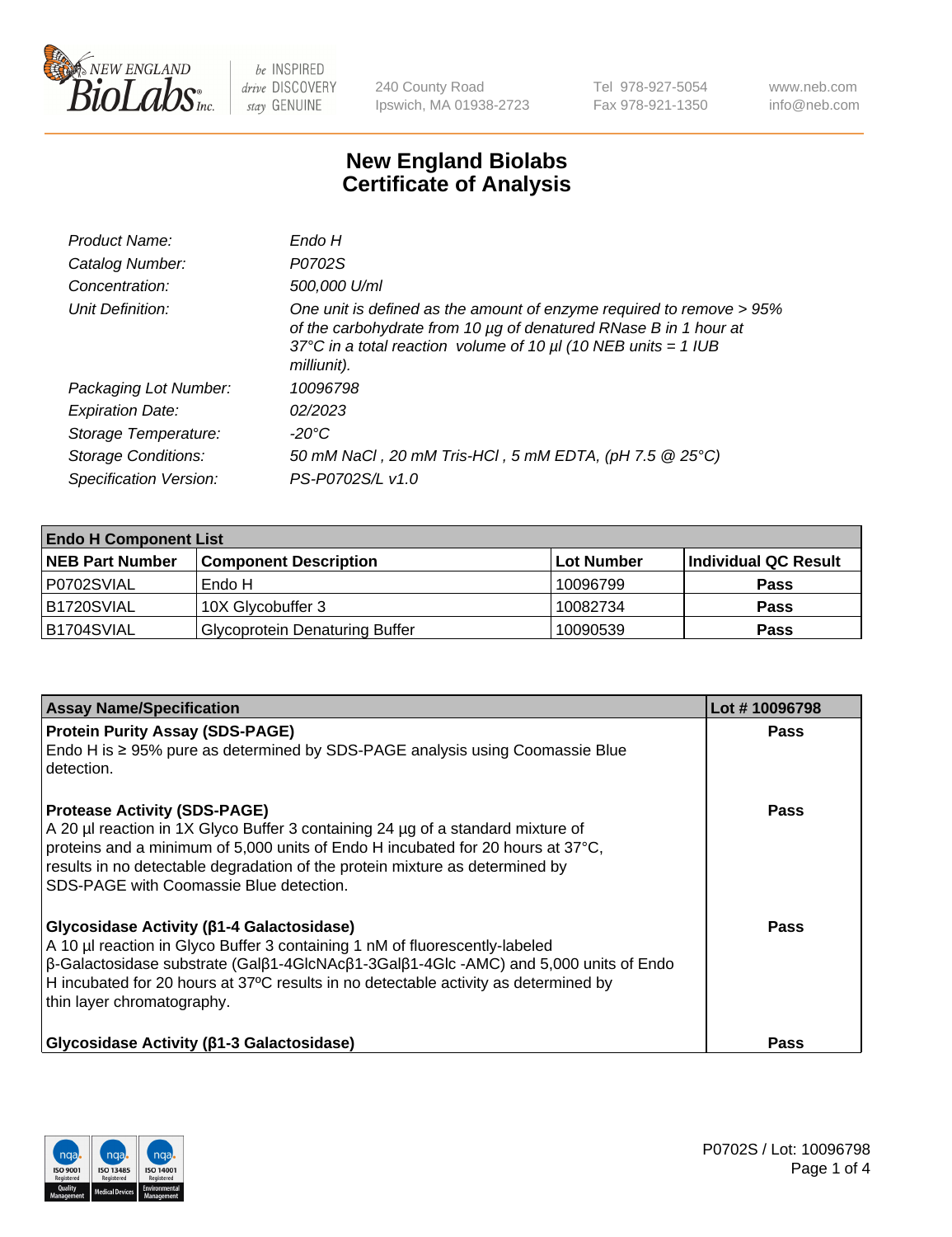

240 County Road Ipswich, MA 01938-2723 Tel 978-927-5054 Fax 978-921-1350 www.neb.com info@neb.com

| <b>Assay Name/Specification</b>                                                                                                                                                                                                                                                                                                                             | Lot #10096798 |
|-------------------------------------------------------------------------------------------------------------------------------------------------------------------------------------------------------------------------------------------------------------------------------------------------------------------------------------------------------------|---------------|
| A 10 µl reaction in Glyco Buffer 3 containing 1 nM of fluorescently-labeled<br>$\beta$ -Galactosidase substrate (Gal $\beta$ 1-3GlcNAc $\beta$ 1-4Gal $\beta$ 1-4Glc-AMC) and 5,000 units of Endo<br>H incubated for 20 hours at 37°C results in no detectable activity as determined by<br>thin layer chromatography.                                      |               |
| Glycosidase Activity (β-N-Acetylgalactosaminidase)<br>A 10 µl reaction in Glyco Buffer 3 containing 1 nM of fluorescently-labeled<br>β-N-Acetylgalactosaminidase substrate (GalNAcβ1-4Galβ1-4Glc-AMC) and 5,000 units of<br>Endo H incubated for 20 hours at 37°C results in no detectable activity as<br>determined by thin layer chromatography.          | <b>Pass</b>   |
| Glycosidase Activity (β-Mannosidase)<br>A 10 µl reaction in Glyco Buffer 3 containing 1 nM of fluorescently-labeled<br>$\beta$ -Mannosidase substrate (Man $\beta$ 1-4Man $\beta$ 1-4Man-AMC) and 5,000 units of Endo H incubated<br>for 20 hours at 37°C results in no detectable activity as determined by thin layer<br>chromatography.                  | <b>Pass</b>   |
| Glycosidase Activity (α-Glucosidase)<br>A 10 µl reaction in Glyco Buffer 3 containing 1 nM of fluorescently-labeled<br>α-Glucosidase substrate (Glcα1-6Glcα1-4Glc-AMC) and 5,000 units of Endo H incubated<br>for 20 hours at 37°C results in no detectable activity as determined by thin layer<br>chromatography.                                         | <b>Pass</b>   |
| Glycosidase Activity (α1-6 Mannosidase)<br>A 10 µl reaction in Glyco Buffer 3 containing 1 nM of fluorescently-labeled<br>α-Mannosidase substrate (Μanα1-6Μanα1-6(Μanα1-3)Man-AMC) and 5,000 units of Endo H<br>incubated for 20 hours at 37°C results in no detectable activity as determined by<br>thin layer chromatography.                             | <b>Pass</b>   |
| Glycosidase Activity (α-Neuraminidase)<br>A 10 µl reaction in Glyco Buffer 3 containing 1 nM of fluorescently-labeled<br>α-Neuraminidase substrate (Neu5Acα2-3Galβ1-3GlcNAcβ1-3Galβ1-4Glc-AMC) and 5,000<br>units of Endo H incubated for 20 hours at 37°C results in no detectable activity as<br>determined by thin layer chromatography.                 | Pass          |
| Glycosidase Activity (α-N-Acetylgalactosaminidase)<br>A 10 µl reaction in Glyco Buffer 3 containing 1 nM of fluorescently-labeled<br>α-N-Acetylgalactosaminidase substrate (GalNAcα1-3(Fucα1-2)Galβ1-4Glc-AMC) and 5,000<br>units of Endo H incubated for 20 hours at 37°C results in no detectable activity as<br>determined by thin layer chromatography. | <b>Pass</b>   |
| Glycosidase Activity (β-Xylosidase)<br>A 10 µl reaction in Glyco Buffer 3 containing 1 nM of fluorescently-labeled                                                                                                                                                                                                                                          | <b>Pass</b>   |

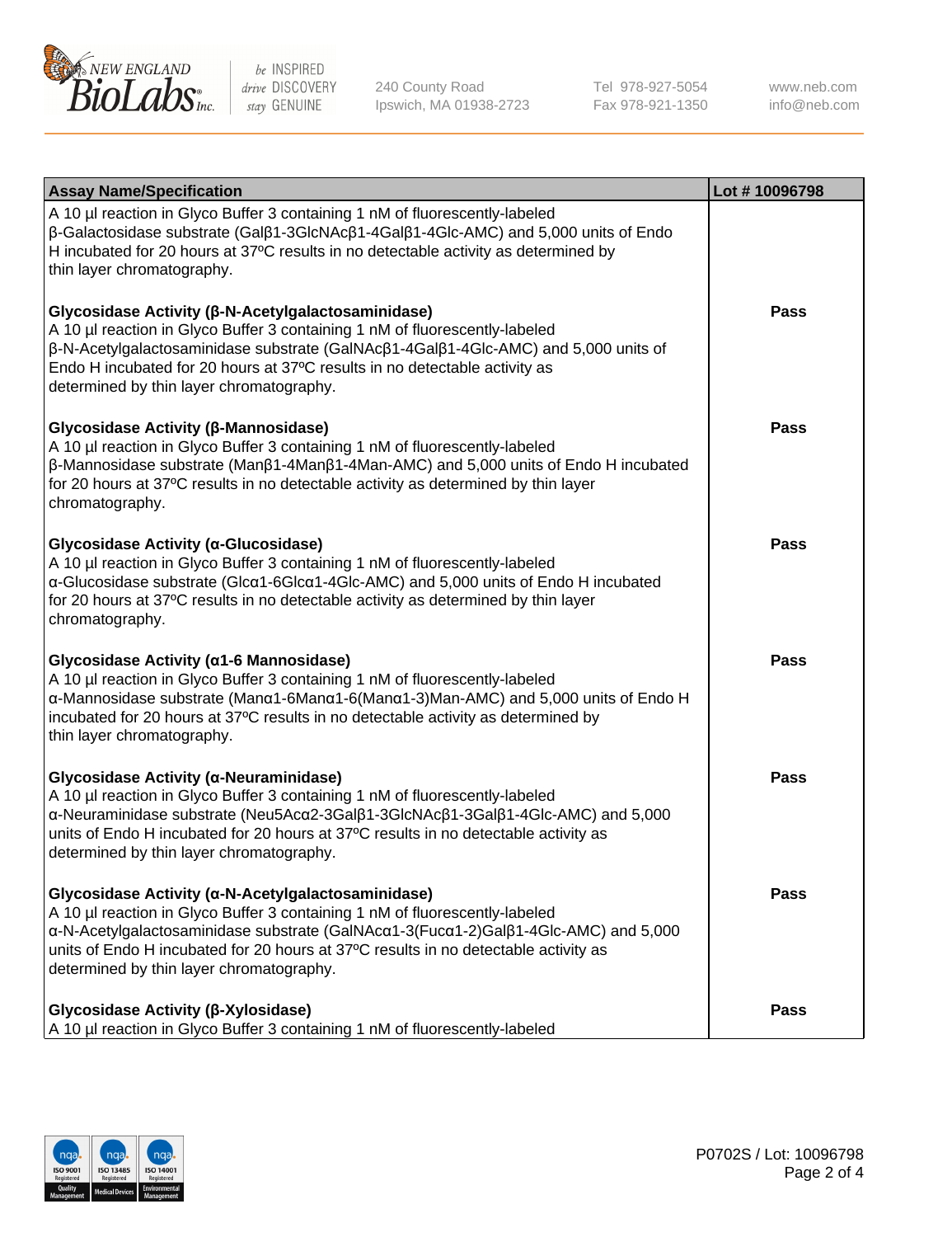

240 County Road Ipswich, MA 01938-2723 Tel 978-927-5054 Fax 978-921-1350 www.neb.com info@neb.com

| <b>Assay Name/Specification</b>                                                                                                                                                                                                                                                                                                                      | Lot #10096798 |
|------------------------------------------------------------------------------------------------------------------------------------------------------------------------------------------------------------------------------------------------------------------------------------------------------------------------------------------------------|---------------|
| $\beta$ -Xylosidase substrate (Xyl $\beta$ 1-4Xyl $\beta$ 1-4Xyl $\beta$ 1-4Xyl-AMC) and 5,000 units of Endo H<br>incubated for 20 hours at 37°C results in no detectable activity as determined by<br>thin layer chromatography.                                                                                                                    |               |
| Glycosidase Activity (β-N-Acetylglucosaminidase)<br>A 10 µl reaction in Glyco Buffer 3 containing 1 nM of fluorescently-labeled<br>β-N-Acetylglucosaminidase substrate (GlcNAcβ1-4GlcNAcβ1-4GlcNAc-AMC) and 5,000 units<br>of Endo H incubated for 20 hours at 37°C results in no detectable activity as<br>determined by thin layer chromatography. | Pass          |
| Glycosidase Activity (α1-3 Galactosidase)<br>A 10 µl reaction in Glyco Buffer 3 containing 1 nM of fluorescently-labeled<br>α-Galactosidase substrate (Galα1-3Galβ1-4GlcNAc-AMC) and 5,000 units of Endo H<br>incubated for 20 hours at 37°C results in no detectable activity as determined by<br>thin layer chromatography.                        | <b>Pass</b>   |
| Glycosidase Activity (α1-3 Fucosidase)<br>A 10 µl reaction in Glyco Buffer 3 containing 1 nM of fluorescently-labeled<br>α-Fucosidase substrate (Fucα1-3Galβ1-4GlcNAcβ1-3Galβ1-4Glc-AMC) and 5,000 units of<br>Endo H incubated for 20 hours at 37°C results in no detectable activity as<br>determined by thin layer chromatography.                | Pass          |
| Glycosidase Activity (a1-6 Galactosidase)<br>A 10 µl reaction in Glyco Buffer 3 containing 1 nM of fluorescently-labeled<br>α-Galactosidase substrate (Galα1-6Galα1-6Glcα1-2Fru-AMC) and 5,000 units of Endo H<br>incubated for 20 hours at 37°C results in no detectable activity as determined by<br>thin layer chromatography.                    | Pass          |
| Glycosidase Activity (α1-3 Mannosidase)<br>A 10 µl reaction in Glyco Buffer 3 containing 1 nM of fluorescently-labeled<br>α-Mannosidase substrate (Manα1-3Manβ1-4GlcNAc-AMC) and 5,000 units of Endo H<br>incubated for 20 hours at 37°C results in no detectable activity as determined by<br>thin layer chromatography.                            | <b>Pass</b>   |
| Glycosidase Activity (α1-2 Fucosidase)<br>A 10 µl reaction in Glyco Buffer 3 containing 1 nM of fluorescently-labeled<br>$\alpha$ -Fucosidase substrate (Fuc $\alpha$ 1-2Gal $\beta$ 1-4Glc-AMC) and 5,000 units of Endo H incubated<br>for 20 hours at 37°C results in no detectable activity as determined by thin layer<br>chromatography.        | Pass          |
| <b>Glycosidase Activity (PNGase F)</b><br>A 10 µl reaction in Glyco Buffer 3 containing 1 nM of fluorescently-labeled PNGase F<br>substrate (Fluoresceinated fetuin triantennary) and 5,000 units of Endo H incubated                                                                                                                                | Pass          |